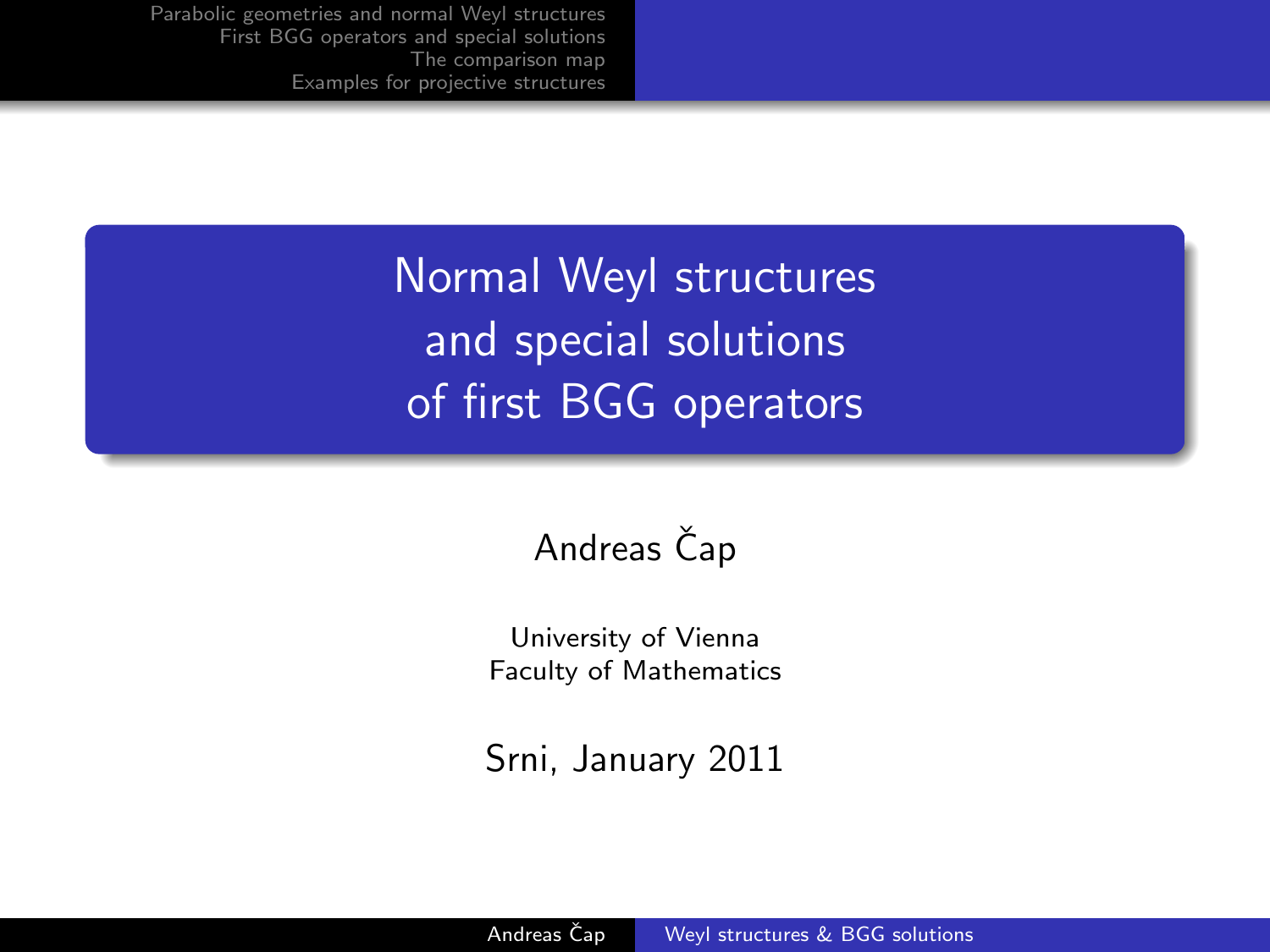- This talk reports on joint work in progress with Rod Gover (Auckland) and Matthias Hammerl (Vienna).
- Geometric overdetermined systems of PDE play an important ingredient in the study of geometric structures. Prototypical examples of such systems are the infinitesimal automorphism equation for many types of structures, the twistor equation on spinors, the equation describing rescalings to Einstein metrics, and the conformal Killing equations on vectors, differential forms and tensors.
- For some of these equations, strong restrictions on the zero sets of solutions are known classically. Questions on zeros of infinitesimal automorphism and the related questions on essential conformal isometries are intensively studied.
- All these systems can be obtained using the machinery of BGG sequences.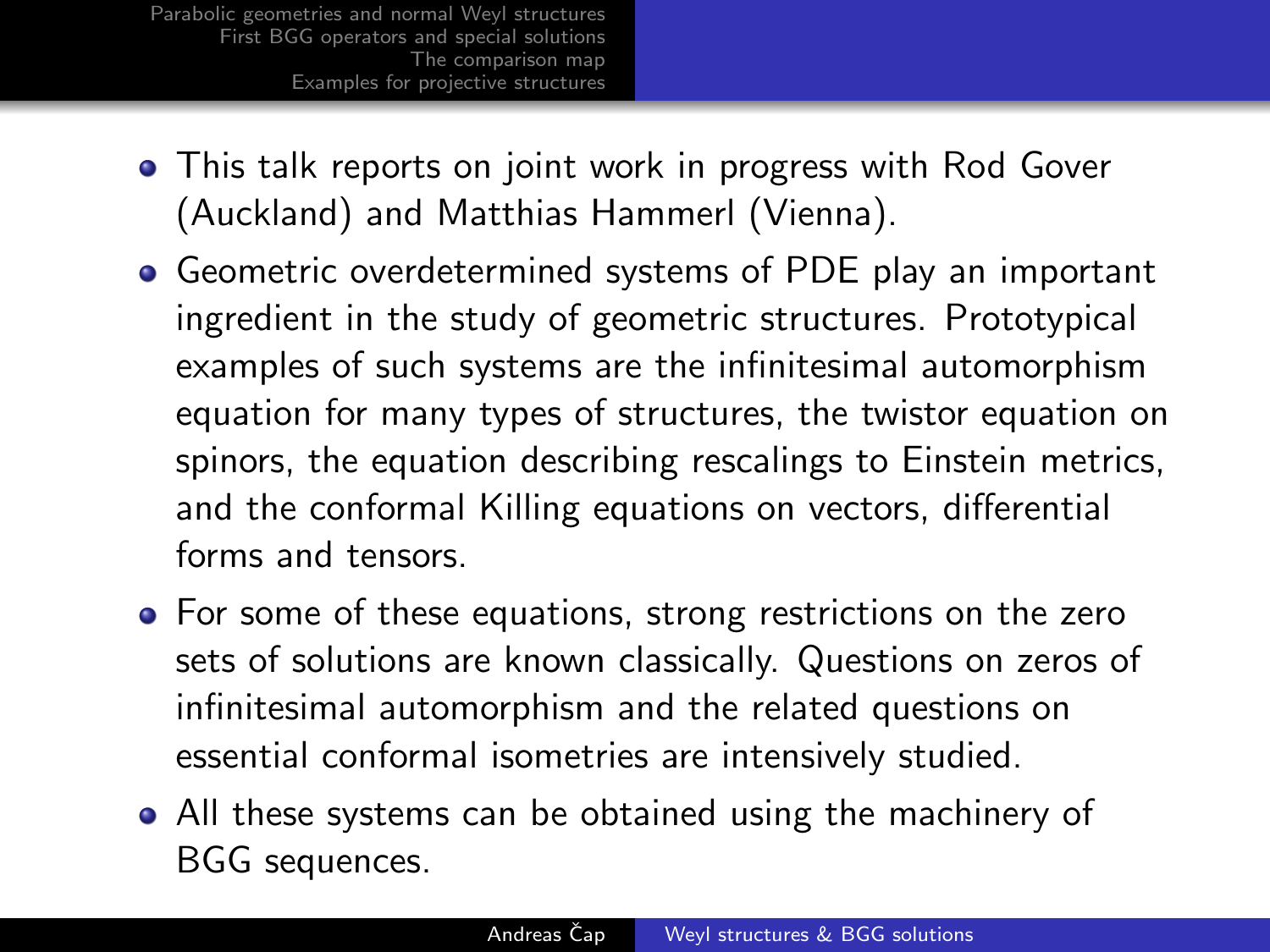- The machinery of BGG sequences not only provides a uniform construction for such systems intrinsic to a parabolic geometry. It also gives rise to a class of special solutions of these systems ("normal solutions"), which are related to parallel sections of so–called tractor bundles.
- Via normal Weyl structures one obtains a comparison between a general (curved) geometry and the homogeneous model of the geometry, which relates any special solution on the curved geometry to one on the homogeneous model. This in particular leads to a detailed description of the zero sets of special solutions.
- A non–linear analog of this technique can be used to study holonomy reductions, see the talk by Matthias Hammerl.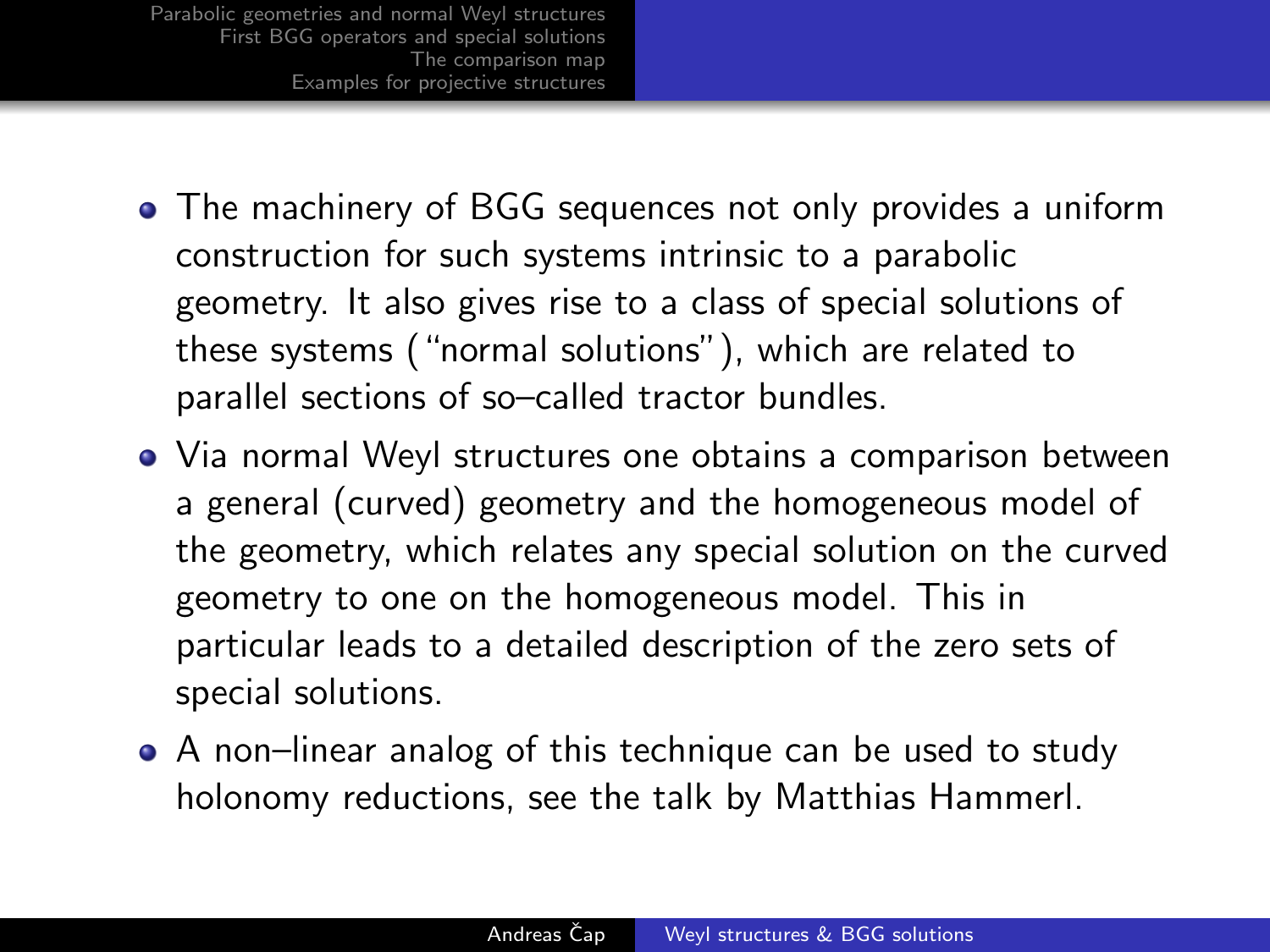



2 [First BGG operators and special solutions](#page-8-0)

3 [The comparison map](#page-13-0)

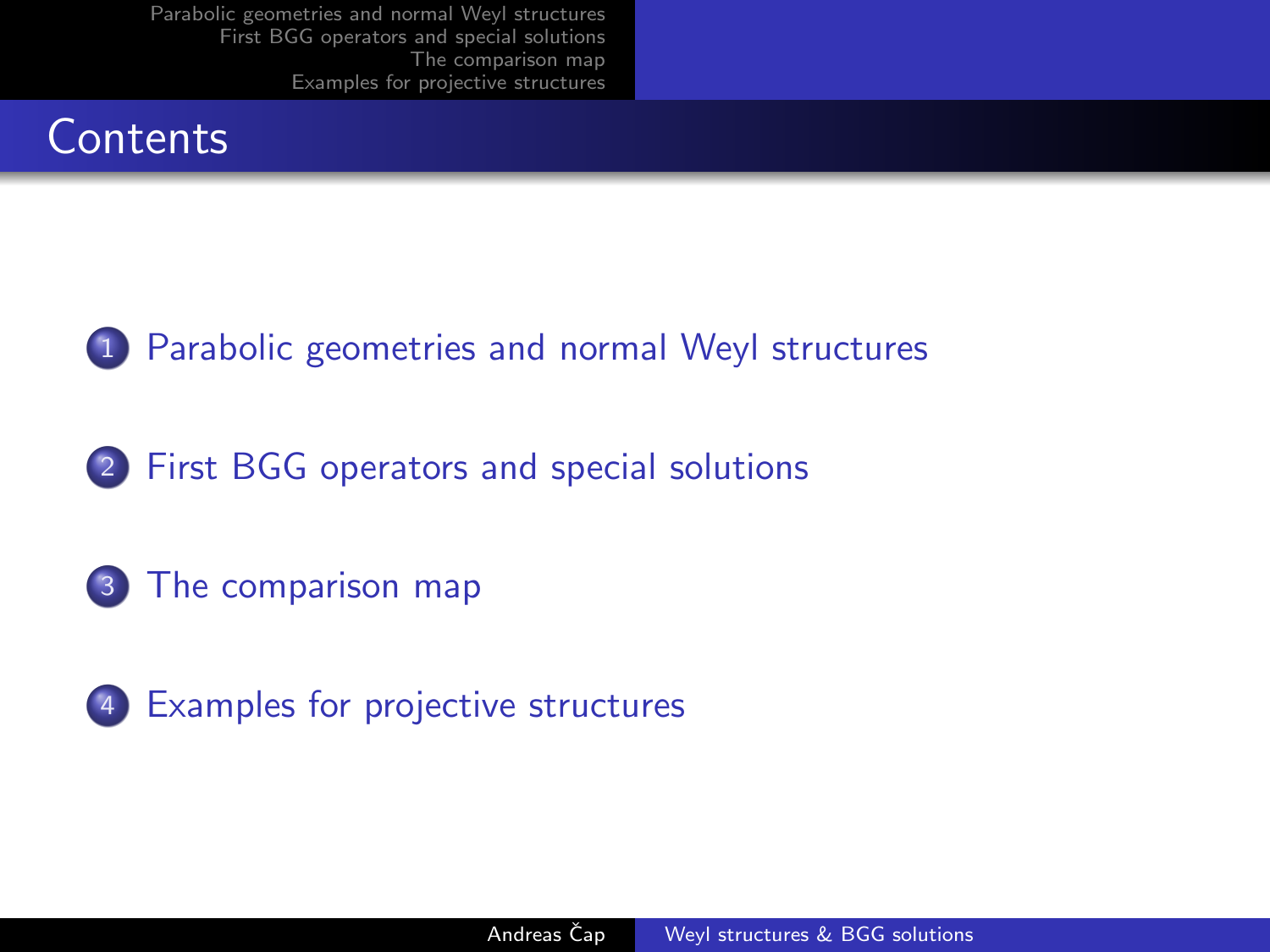Let G be a semisimple Lie group and  $P \subset G$  a parabolic subgroup. Then a *parabolic geometry* of type  $(G, P)$  on a smooth manifold M with dim(M) = dim(G/P) by definition consists of a principal fiber bundle  $p: \mathcal{G} \to M$  with structure group P and a Cartan connection  $\omega \in \Omega^1(\mathcal{G},\mathfrak{g})$ , where  $\mathfrak g$  is the Lie algebra of  $G.$ 

<span id="page-4-0"></span>Assuming the conditions of regularity and normality, such parabolic geometries provide equivalent ways to encode geometric structures. Well known examples of structures that can be described in this way include classical projective, conformal, and almost quaternionic structures, CR structures of hypersurface type, path geometries, quaternionic contact structures, and several types of generic distributions. The details of this equivalence do not play any role for the purpose of this lecture.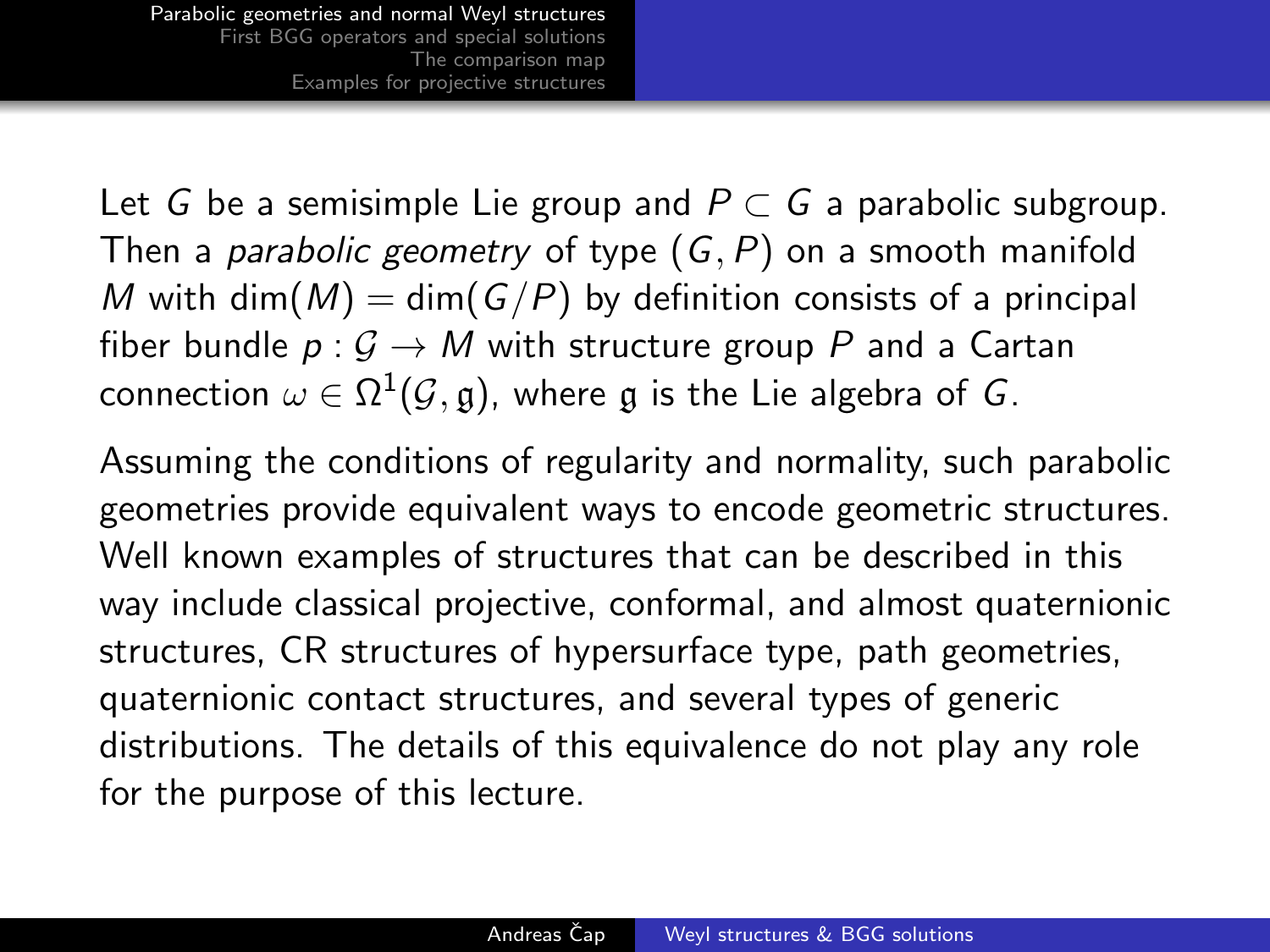### normal Weyl structures

The Cartan connection  $\omega$  in particular gives rise to a trivialization  $T\mathcal{G} \cong \mathcal{G} \times \mathfrak{g}$  of the tangent bundle of  $\mathcal{G}$ , with the vertical subbundle VG corresponding to  $G \times \mathfrak{p}$ . Here  $\mathfrak{p} \subset \mathfrak{g}$  denotes the Lie algebra of the subgroup  $P \subset G$ . Now there always is a subalgebra  $a_$  ⊂ a which forms a complementary subspace to p.

Fixing a point  $u_0 \in \mathcal{G}$  and putting  $x_0 = p(u_0) \in M$ , we get a canonical local section of  $p: G \to M$  mapping  $x_0$  to  $u_0$ : For  $X \in \mathfrak{g}_-$ , we get the constant vector field  $\tilde{X} \in \mathfrak{X}(\mathcal{G})$  characterized by  $\omega(\tilde{X}) = X$ , and we can consider its flow. Restricting to a suitable open neighborhood  $V$  of zero in  $\mathfrak{g}_-$ ,  $\varphi(X) := \mathsf{Fl}^{\tilde{X}}_1(\mathsf{u}_0)$ defines a smooth map  $\varphi : V \to G$  such that  $p \circ \varphi$  is a diffeomorphism onto an open neighborhood U of  $x_0$  in M.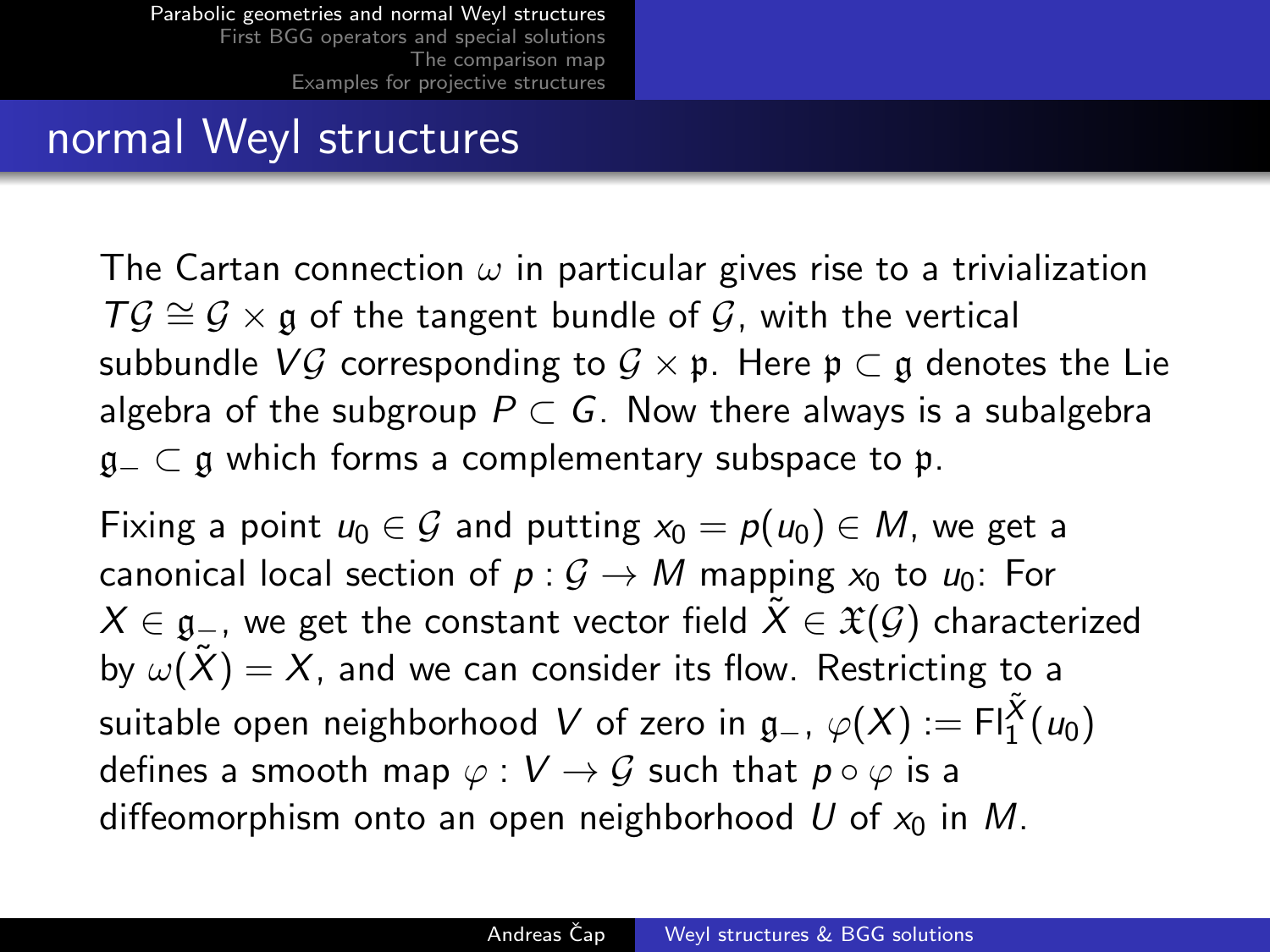#### **Consequences**

- Choosing a basis for g\_, we obtain local coordinates on U ("normal coordinates").
- We can specify a smooth section of  $\mathcal{G}|_U$  by mapping  $p(\varphi(X))$ to  $\varphi(X)$ . This gives rise to a trivialization of  $\mathcal{G}|_U$ .
- Given any representation  $W$  of  $P$ , we can form the the associated bundle  $G \times_{P} \mathbb{W}$ , and we get an induced trivialization of this bundle over  $U$  ("normal trivializations"). The resulting trivializations are compatible with any natural bundle map, which comes from a P–equivariant map between the inducing representations.
- Choosing a basis in W, we get a canonical local frame of the associated bundle  $G \times_{P} \mathbb{W}$  over U ("normal frames"). Again, these are compatible with natural bundle maps.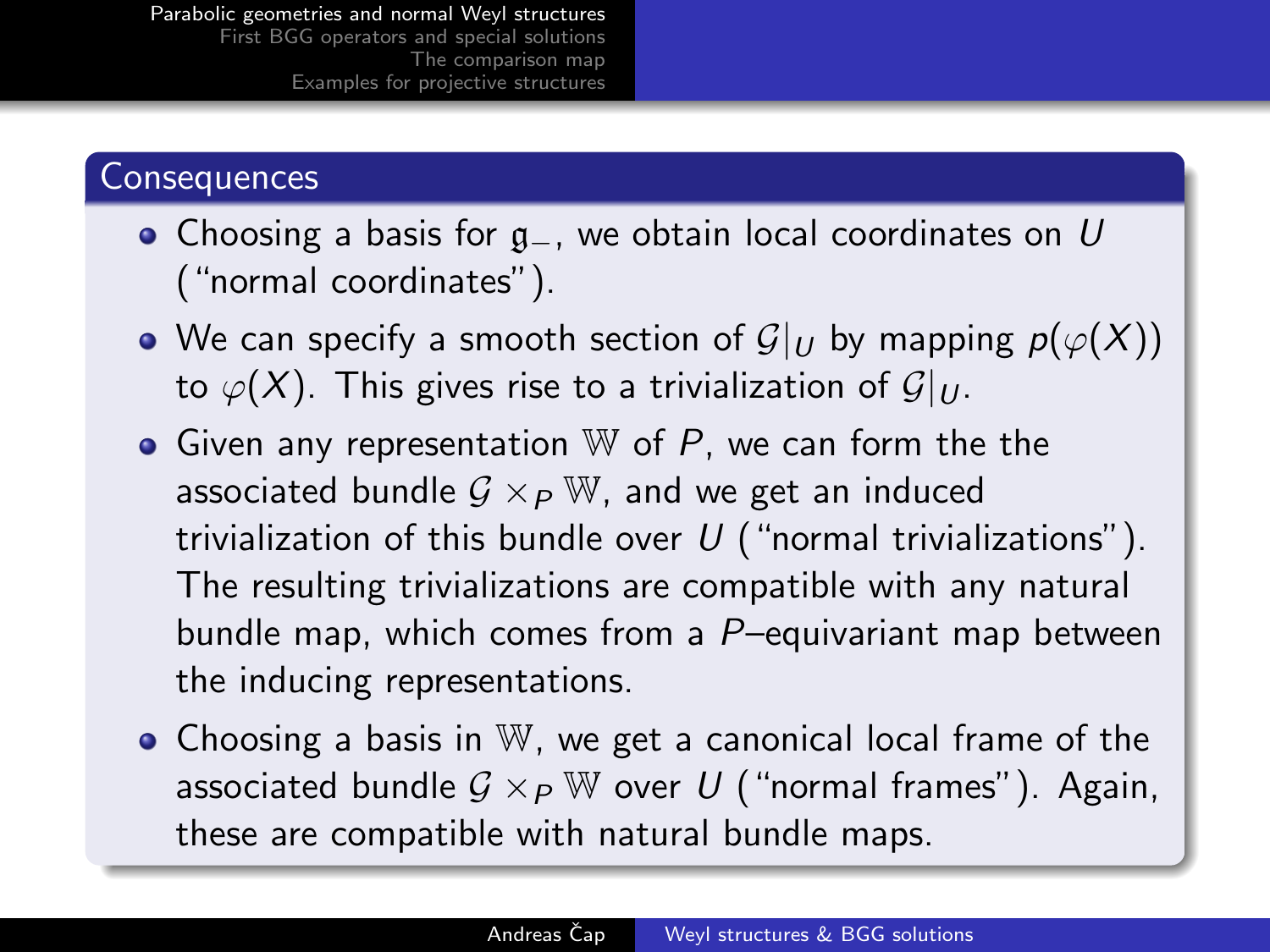Note that fixing the point  $x_0 \in M$ , the family of sections obtained in the above way is parametrized by  $P\cong \rho^{-1}(\mathsf{x}_0)$ , so there is only a finite dimensional family.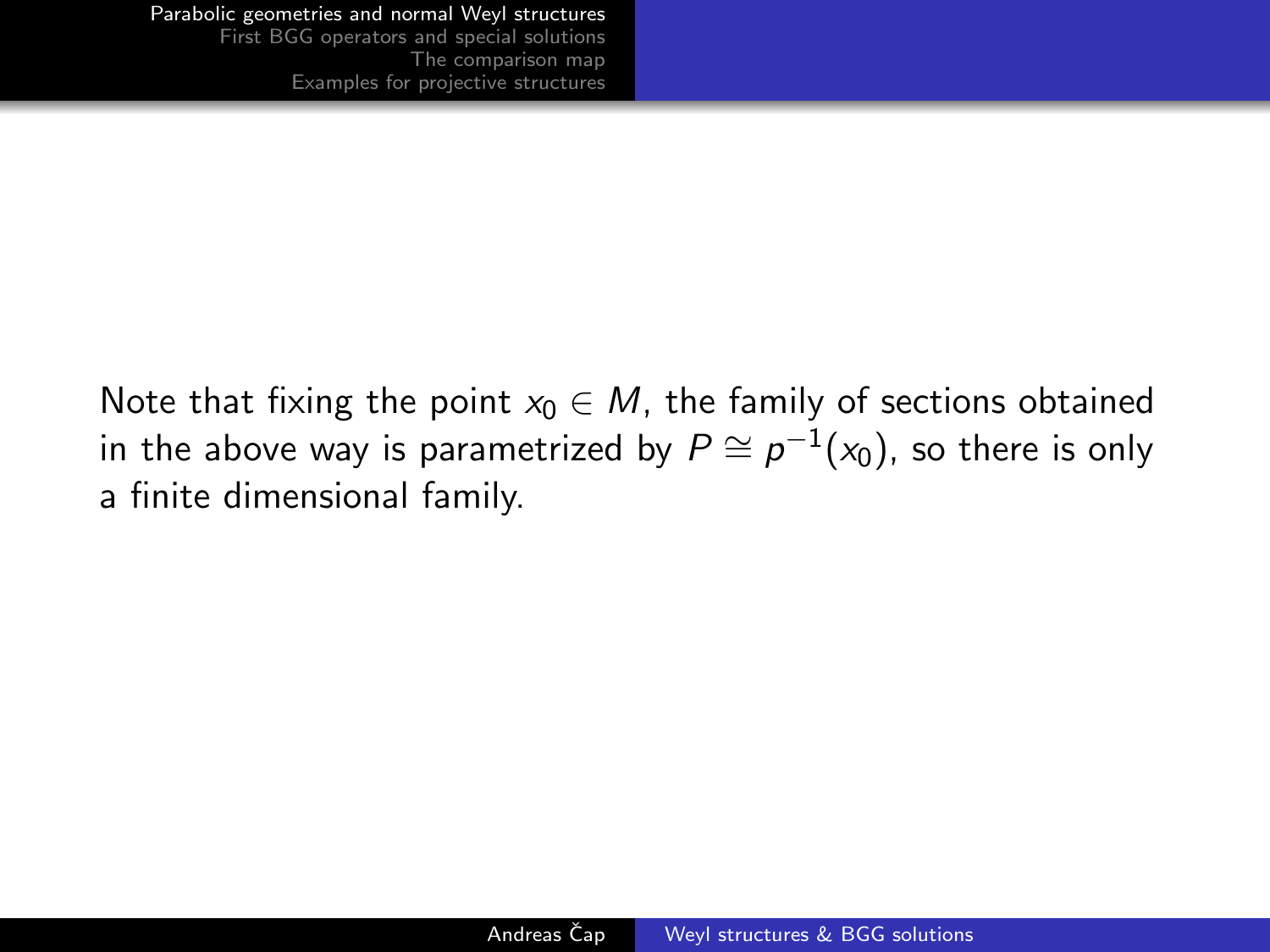For parabolic geometries, there is a special class of natural bundles. These are called tractor bundles and are characterized by the fact that they are induced by restrictions to  $P$  of representations of  $G$ .

#### Properties of tractor bundles

- The Cartan connection induces a linear connection ("(normal) tractor connection") on any tractor bundle.
- $\bullet$  If V is an irreducible representation of G, then is is canonically filtered by P–invariant subspaces, and in particular it has a canonical P-irreducible quotient  $\mathbb{H}_0$ .
- <span id="page-8-0"></span>• Correspondingly, the tractor bundle  $V := G \times_{P} V$  has a natural quotient bundle  $\mathcal{H}_0 := \mathcal{G} \times_{\mathcal{P}} \mathbb{H}_0$ . We denote by  $\Pi: \mathcal{V} \to \mathcal{H}_0$  the corresponding natural bundle map.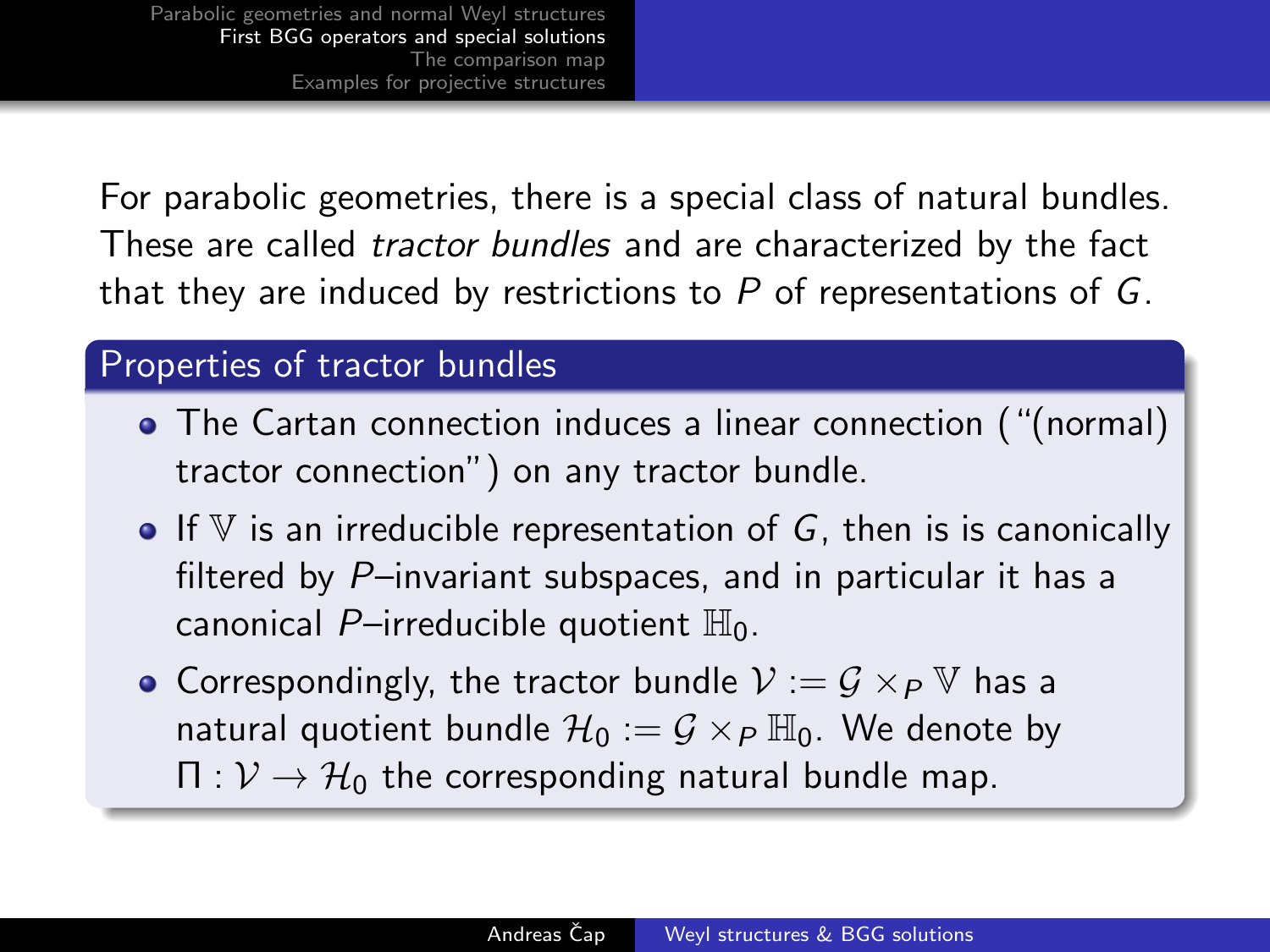The machinery of BGG–sequences uses the tractor connection and the associated covariant exterior derivative to construct higher order natural differential operators defined on sections of  $\mathcal{H}_0$  and other natural subquotients of the bundles of  $V$ -valued differential forms. We only need very limited information:

- The first BGG operator D is defined on sections of  $H_0$ . The target bundle, the order, and the principal part of the operator can be easily computed from representation theory data of V.
- If  $s \in \Gamma(\mathcal{V})$  is a section which is parallel for the tractor connection, then  $\Pi(s)$  lies in the kernel of D.
- The map Π is injective on parallel sections, and identifies them with a subspace of solutions of  $D$  ("normal solutions").
- $\bullet$  On  $G/P$  (and geometries locally isomorphic to  $G/P$ ) the tractor connection is flat and any solution is normal.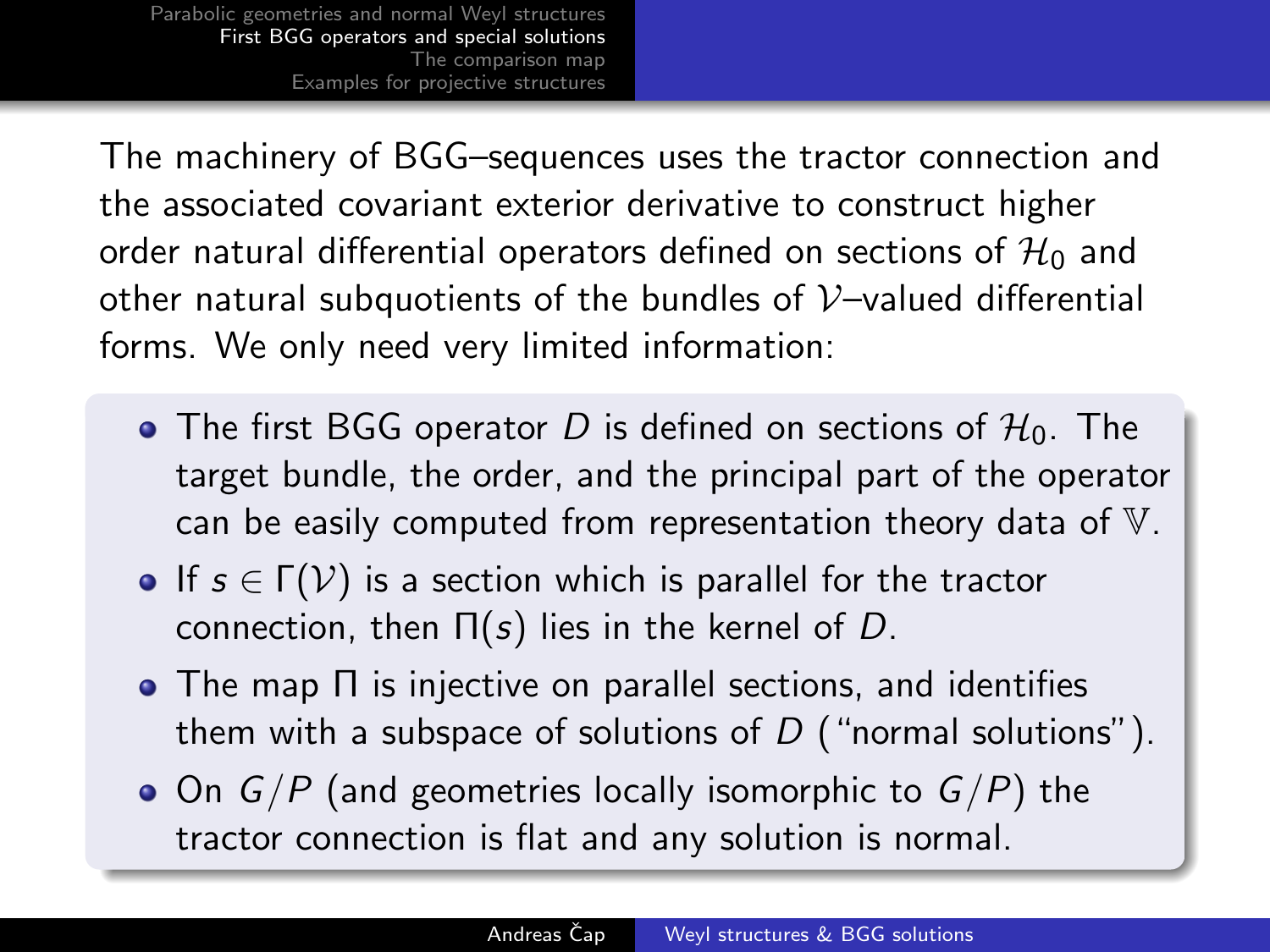The main technical ingredient needed for the further study of normal solutions is easy to prove:

#### Proposition

Let  $s \in \Gamma(\mathcal{V})$  be a section of a tractor bundle, which is parallel for the tractor connection. Then the function  $f: U \to V$ corresponding to s via a normal trivialization is given by  $f(p(\varphi(X))) = \exp(-X) \cdot f(x_0).$ 

This simple observation has rather strong consequences, however. First, we can get quite detailed information about the structure of potential solutions and for simple tractor bundles, we can even easily give a complete list of all potential solutions: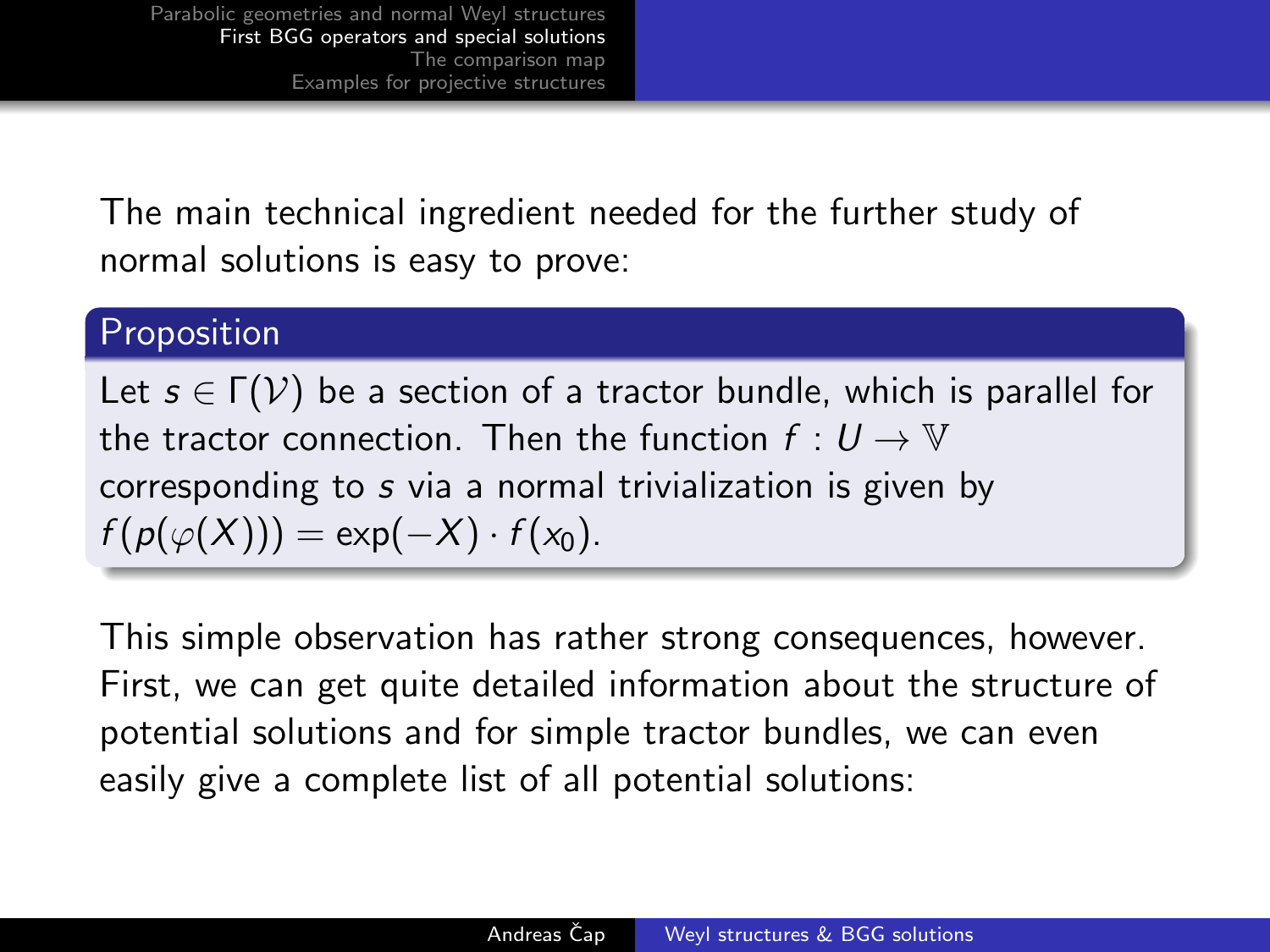# **Polynomiality**

#### Theorem

The coordinate functions of any solution of a first BGG operator with respect to a normal frame are polynomials in the normal coordinates. The degree of these polynomials is bounded by the length of the natural  $P$ –invariant filtration of the representation  $V$ .

**Idea of proof**: For a parallel section  $s \in \Gamma(\mathcal{V})$  polynomiality of the coordinates in any normal frame follows from the fact that any  $X \in \mathfrak{g}_-$  acts by a nilpotent endomorphism on  $\mathbb {V}$  with nilpotence index bounded by the filtration length. Thus the result follows for normal frames of  $\mathcal{H}_0$  which are obtained by projections from  $\mathcal{V}$ , and then the general result follows easily.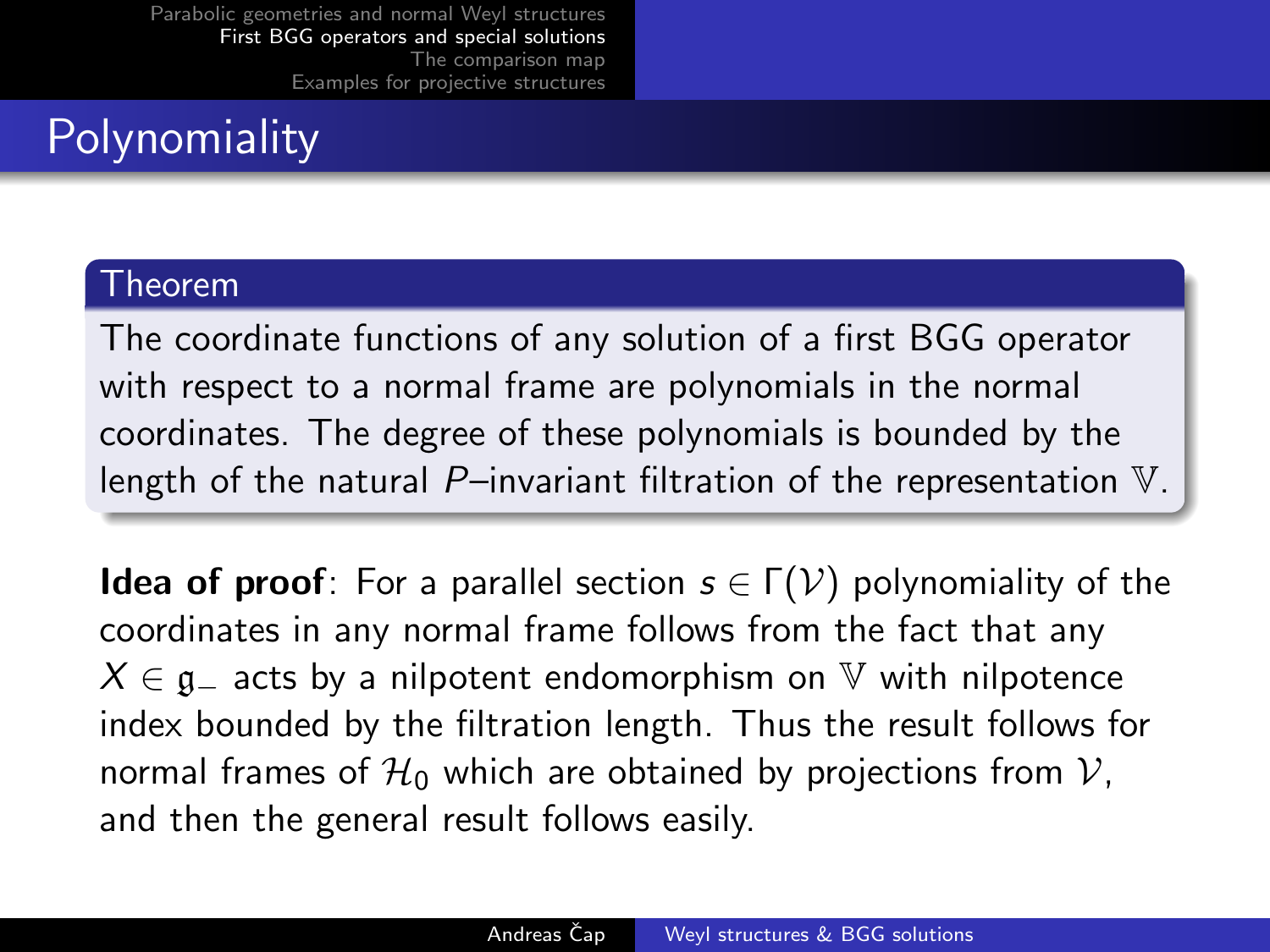## Lists of potential solutions

To get the flavor, here is the list of potential normal solutions of the equation  $\nabla_{(a}\sigma_{bc)}=0$  on sections of  $S^2\,T^*M(4)$  on a manifold endowed with a projective structure. Here  $\{\varphi_{ii}\}\$ is a normal frame of the bundle, the  $x_i$  are normal coordinates, and on  $\mathbb{R}P^n$  any element in the list is a solution. (The tractor bundle in question consists of tractors with curvature tensor type symmetries.)

$$
\varphi_{ij} \qquad i \leq j
$$
\n
$$
x_k \varphi_{ij} - x_j \varphi_{ik} \qquad i \leq j < k
$$
\n
$$
x_k \varphi_{ij} - x_i \varphi_{jk} \qquad i < j \leq k
$$
\n
$$
x_j x_k \varphi_{ii} - x_i x_k \varphi_{ij} - x_i x_j \varphi_{ik} + x_i^2 \varphi_{jk} \qquad i < j \leq k
$$
\n
$$
x_k x_\ell \varphi_{ij} - x_j x_k \varphi_{il} - x_i x_\ell \varphi_{jk} + x_i x_j \varphi_{k \ell} \qquad i < j < k \leq \ell
$$
\n
$$
x_j x_\ell \varphi_{ik} - x_j x_k \varphi_{il} - x_i x_\ell \varphi_{jk} + x_\ell x_k \varphi_{jl} \qquad i < j \leq k < \ell
$$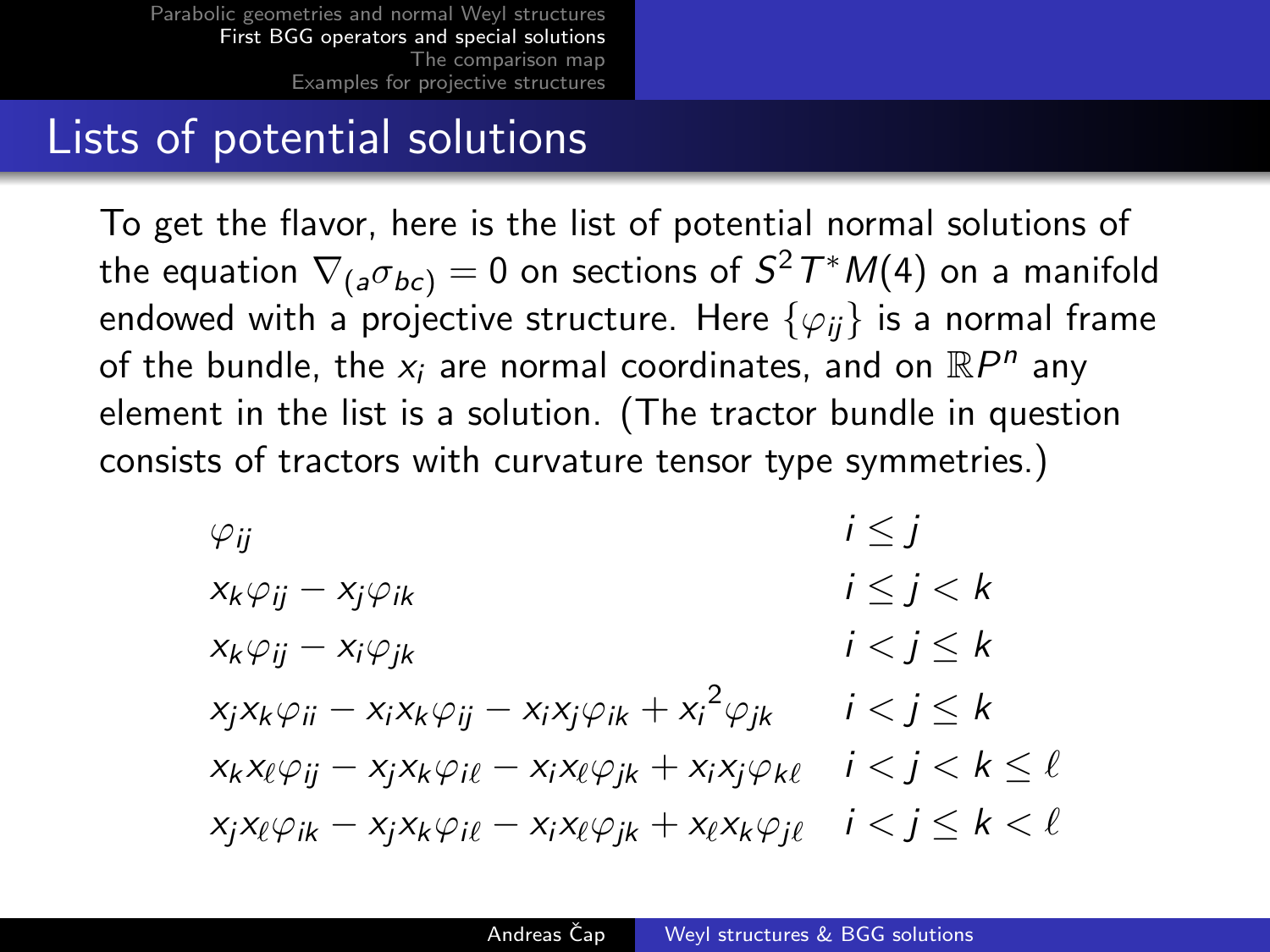We can interpret the above results in a slightly different way. Namely, we can combine the inverse of a normal chart for the homogeneous model  $G \rightarrow G/P$  with a normal chart of a curved geometry  $\mathcal{G} \to M$ , to obtain a diffeomorphism  $\psi : U \to \tilde{U}$  where  $U \subset M$  is the domain of a normal chart and  $\tilde{U} \subset G/P$  is an appropriate open neighborhood of  $o = eP$  in  $G/P$ .

#### Theorem

For any normal solution  $\alpha$  of a first BGG operator on M, the diffeomorphism  $\psi$  intertwines the coordinate functions of  $\alpha$  with respect to a normal frame with the coordinate functions of a normal solution  $\tilde{\alpha}$  of the same first BGG operator on  $G/P$ .

<span id="page-13-0"></span>In particular,  $\psi$  intertwines the zero sets of  $\alpha$  and  $\tilde{\alpha}$  so the zero set of  $\alpha$  cannot be more complicated than the one of  $\tilde{\alpha}$ .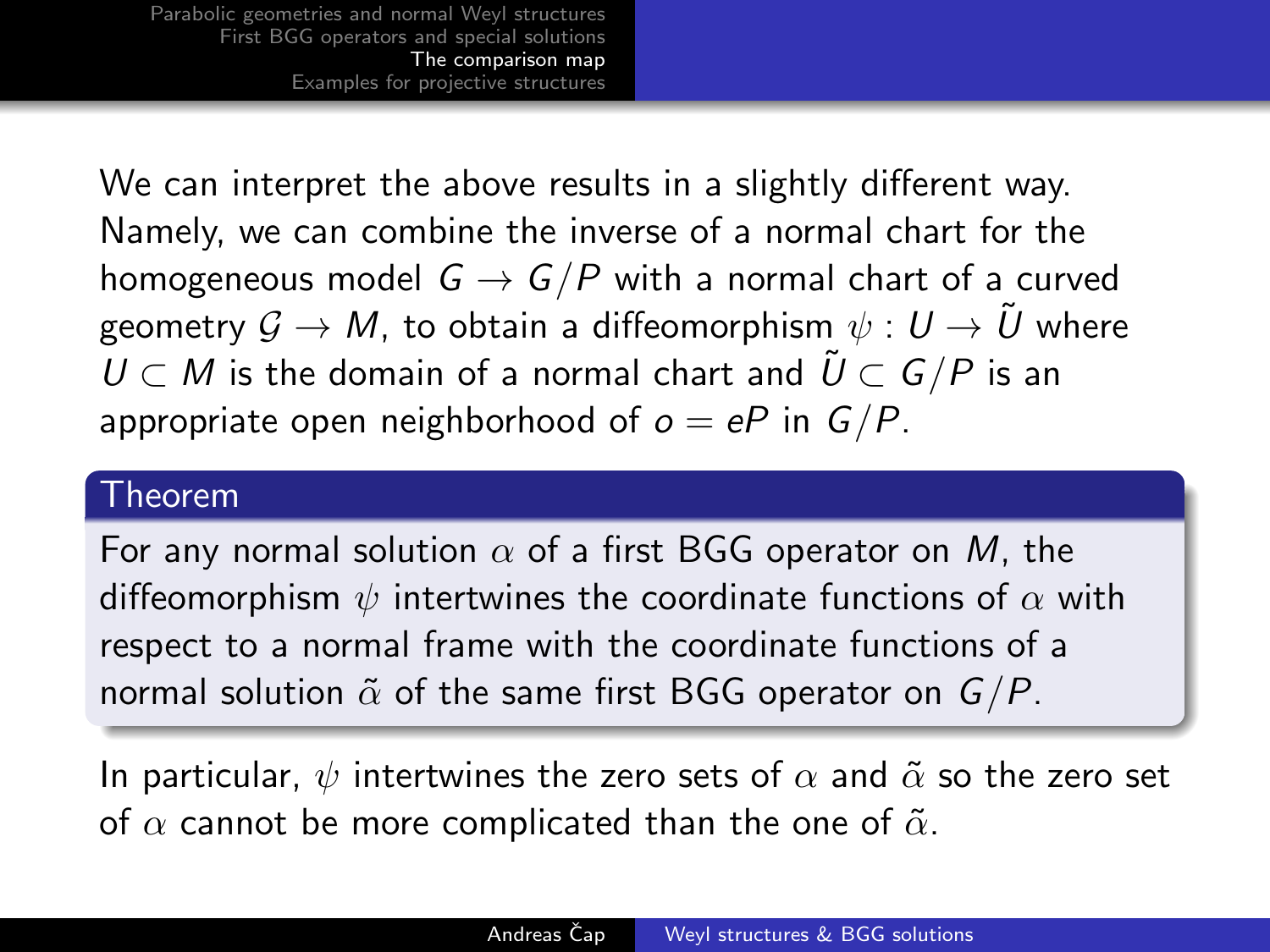#### Important points for the applicability

- $\bullet$  On  $G/P$  tractor bundles are always trivial with flat tractor connections, so parallel sections and hence normal solutions of first BGG operators on  $G/P$  are very well understood.
- While the comparison map cannot be an isomorphism of parabolic geometries (since one geometry is flat and the other isn't) it is more than just a diffeomorphism. In particular, one can prove compatibility with certain distinguished curves, which e.g. leads to proofs for zero sets being totally geodesic.
- Normal solutions which are sections of density bundles select (outside of their zero sets) one of the distinguished connections for the geometry. One can carry over properties of this connection related to completeness from  $G/P$  to M.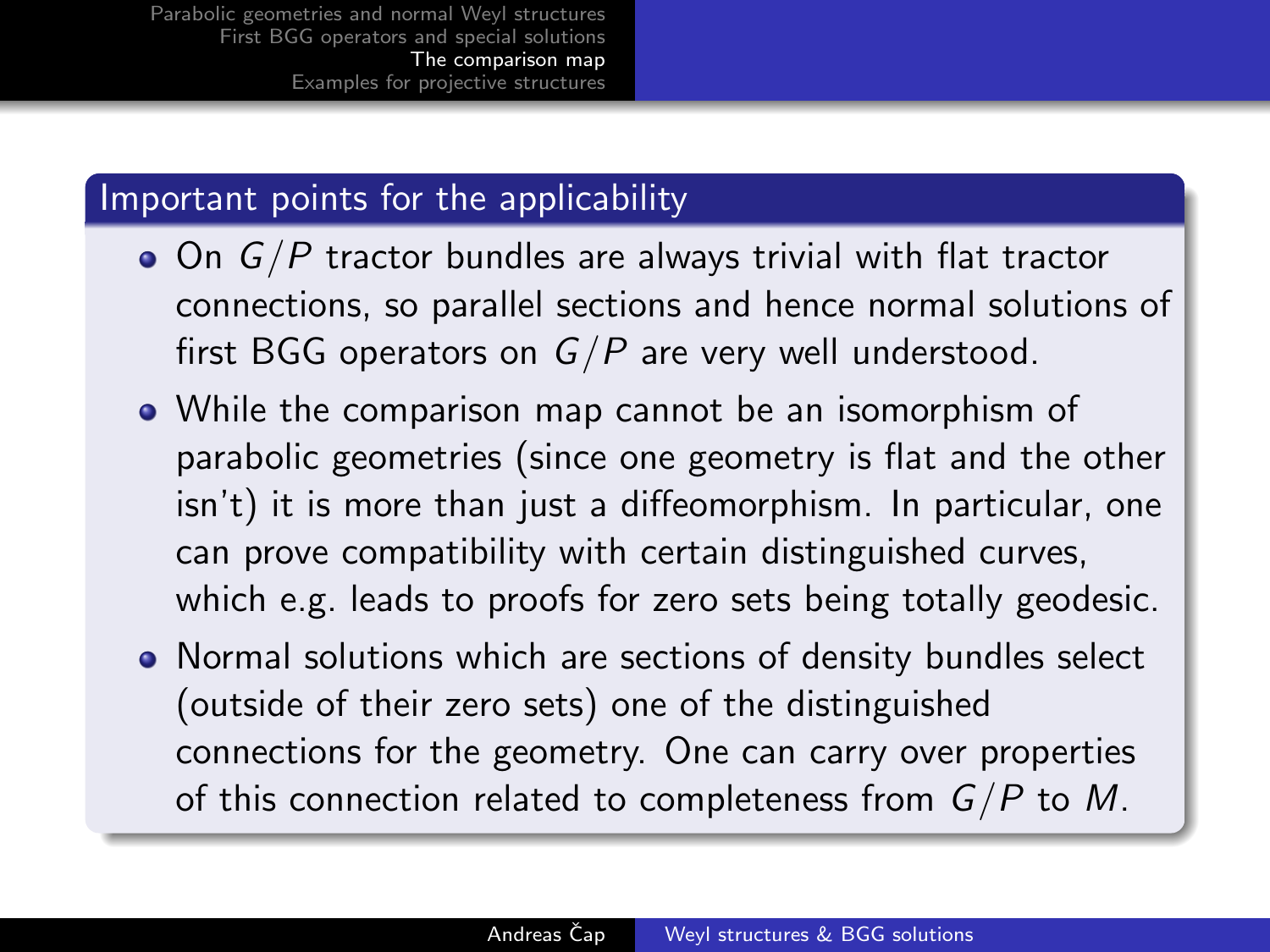# Holonomy reductions

One can describe holonomy reductions of parabolic geometries and of general Cartan geometries as sections of non–linear analogs of tractor bundles which are parallel for an induced fiber bundle connection.

The comparison map can be used to relate holonomy reductions of curved geometries to holonomy reductions of  $G/P$ , which again are very well understood. This is the main technical input in the proof of the basic facts on holonomy reductions to be explained in Matthias Hammerl's talk.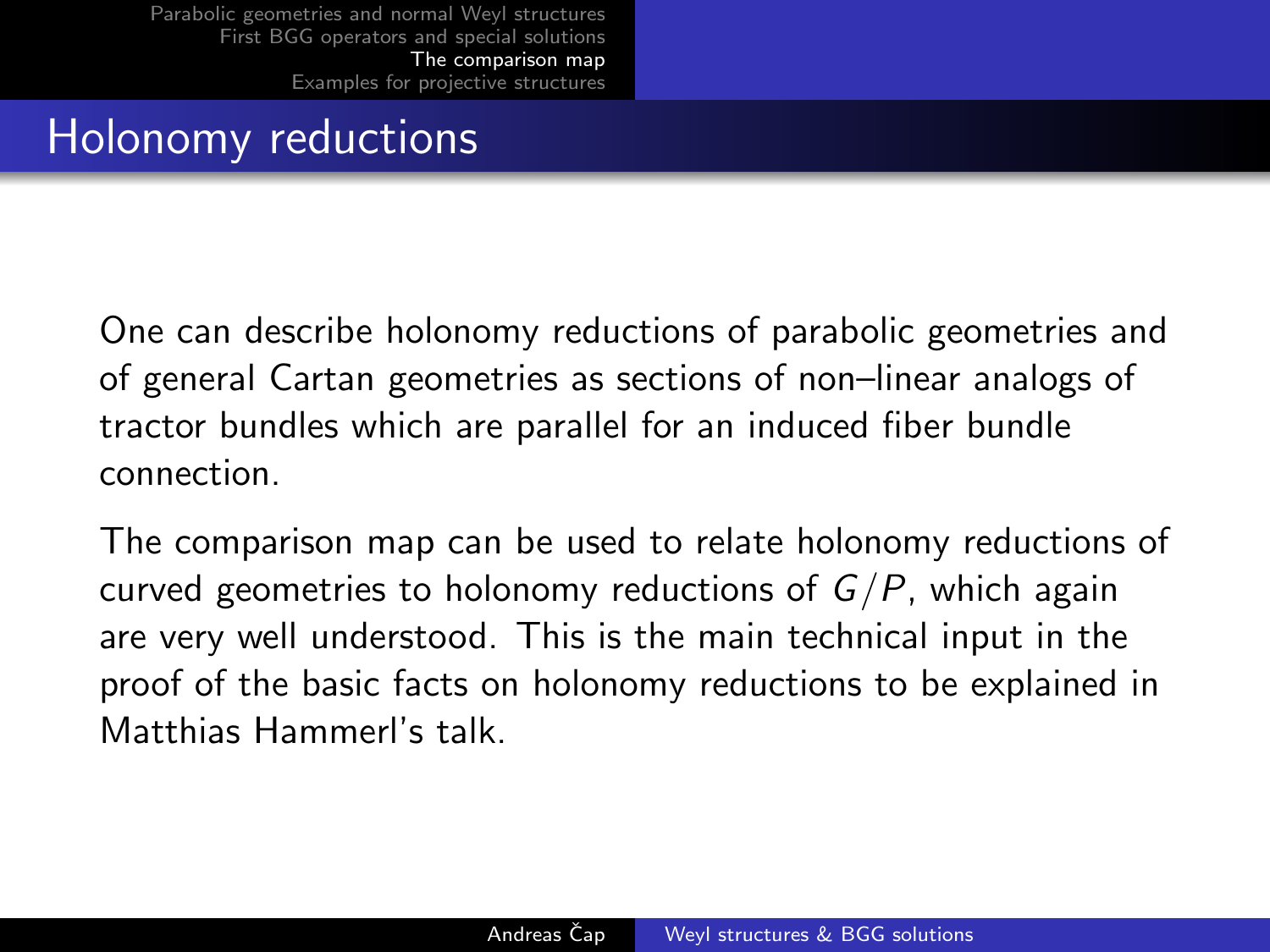### Projective structures

- Let M be a smooth manifold of dimension  $n > 2$ . Two torsion free connections on TM are called *projectively equivalent* iff they have the same unparametrized geodesics.
- An equivalence class  $[\nabla]$  of such connections is called a projective structure on M. This gives rise to a family of distinguished paths, with one path through each point in each direction. The comparison map intertwines paths through the center of the normal chart.
- Proiective structures can be equivalently described as normal parabolic geometries of type  $(G, P)$ , where  $G = SL(n + 1, \mathbb{R})$ and  $P\subset G$  is the stabilizer of a line in  $\mathbb{R}^{n+1}.$
- <span id="page-16-0"></span>• Completely reducible representations of  $P$  give rise to tensor bundles. Tractor bundles can be built up from the standard tractor bundle  $T$  corresponding to  $\mathbb{V} = \mathbb{R}^{n+1}$  and its dual.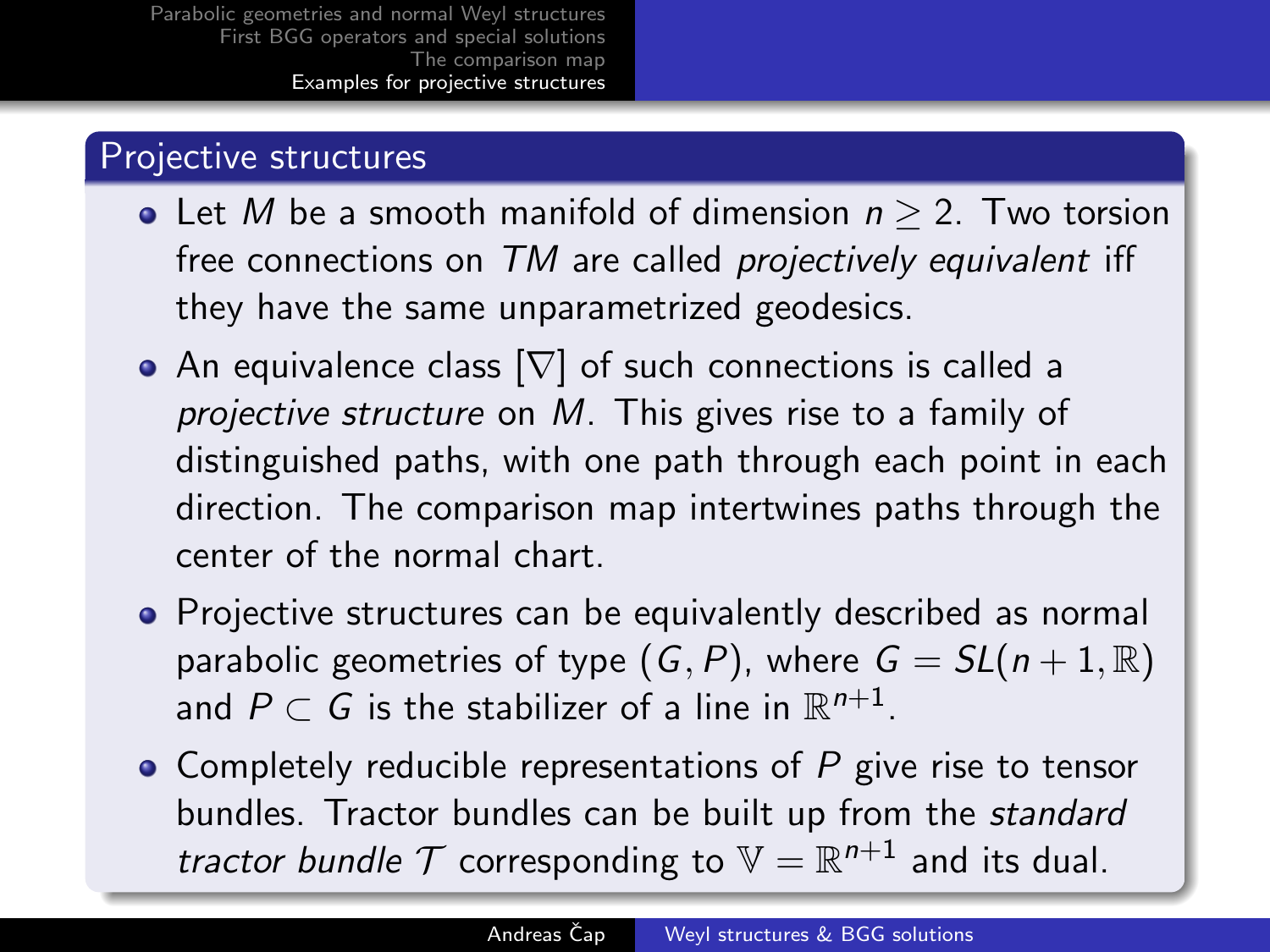To any torsion free connection  $\nabla$  on TM, one associates the *Rho–tensor*  $P_{ab} = \frac{-1}{(n-1)(n+1)} (nR_{ab} + R_{ba})$ , where  $R_{ab}$  is the Ricci curvature of  $\nabla$ .

Given an irreducible tensor bundle W and an integer  $k \geq 1$ , there is a unique first BGG operator of order  $k$  defined on a weighted version of  $W$ 

The solutions of these operators on the homogeneous model  $G/P = \mathbb{R}P^n$  can be nicely described in terms of homogeneous polynomials.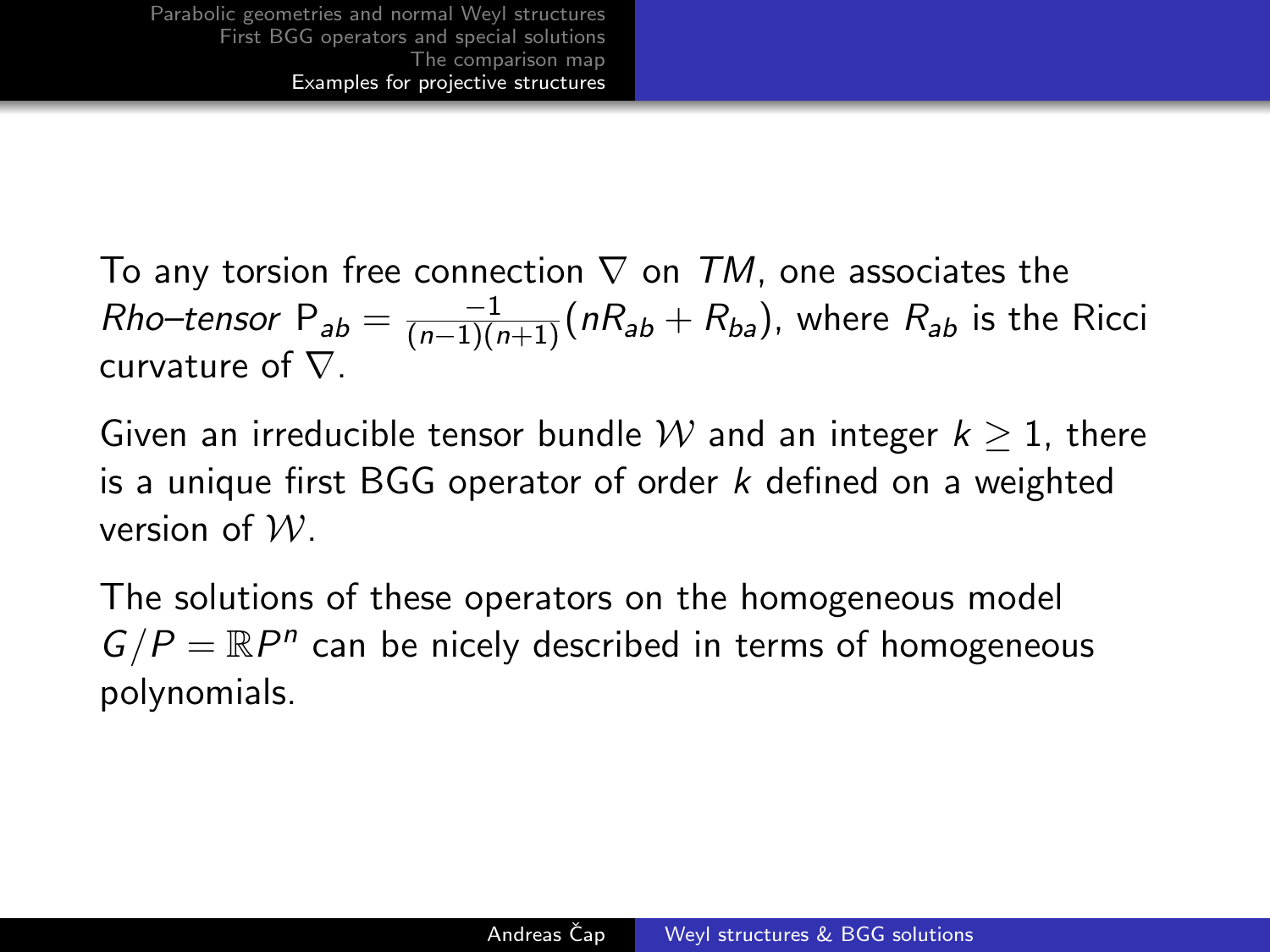# Example 1: Ricci flatness

The first BGG equation corresponding to  $\mathcal{T}^{*} = \mathcal{G} \times_{P} \mathbb{R}^{(n+1)*}$  turns out to be  $\nabla_{a}\nabla_{b}\sigma + P_{ab}\sigma = 0$  on a density  $\sigma$  of weight one. Outside its zero set, a solution  $\sigma$  determines a connection  $\nabla$  in the projective class with zero Ricci curvature.

On  $\mathbb{R}P^n$ , solutions of this equation simply correspond to linear functionals  $\lambda \in \mathbb{R}^{(n+1)*}$  and the zero set of the corresponding density is the projective hyperplane corresponding to the kernel of  $\lambda$ . In particular, this is totally geodesic, and we conclude:

If  $\sigma \in \Gamma(\mathcal{E}(1))$  satisfies  $\nabla_a \nabla_b \sigma + P_{ab} \sigma = 0$ , then its zero set is either empty or a totally geodesic hypersurface of  $M$ . On the dense open subset where  $\sigma \neq 0$ , one obtains a Ricci flat affine connection in the projective class.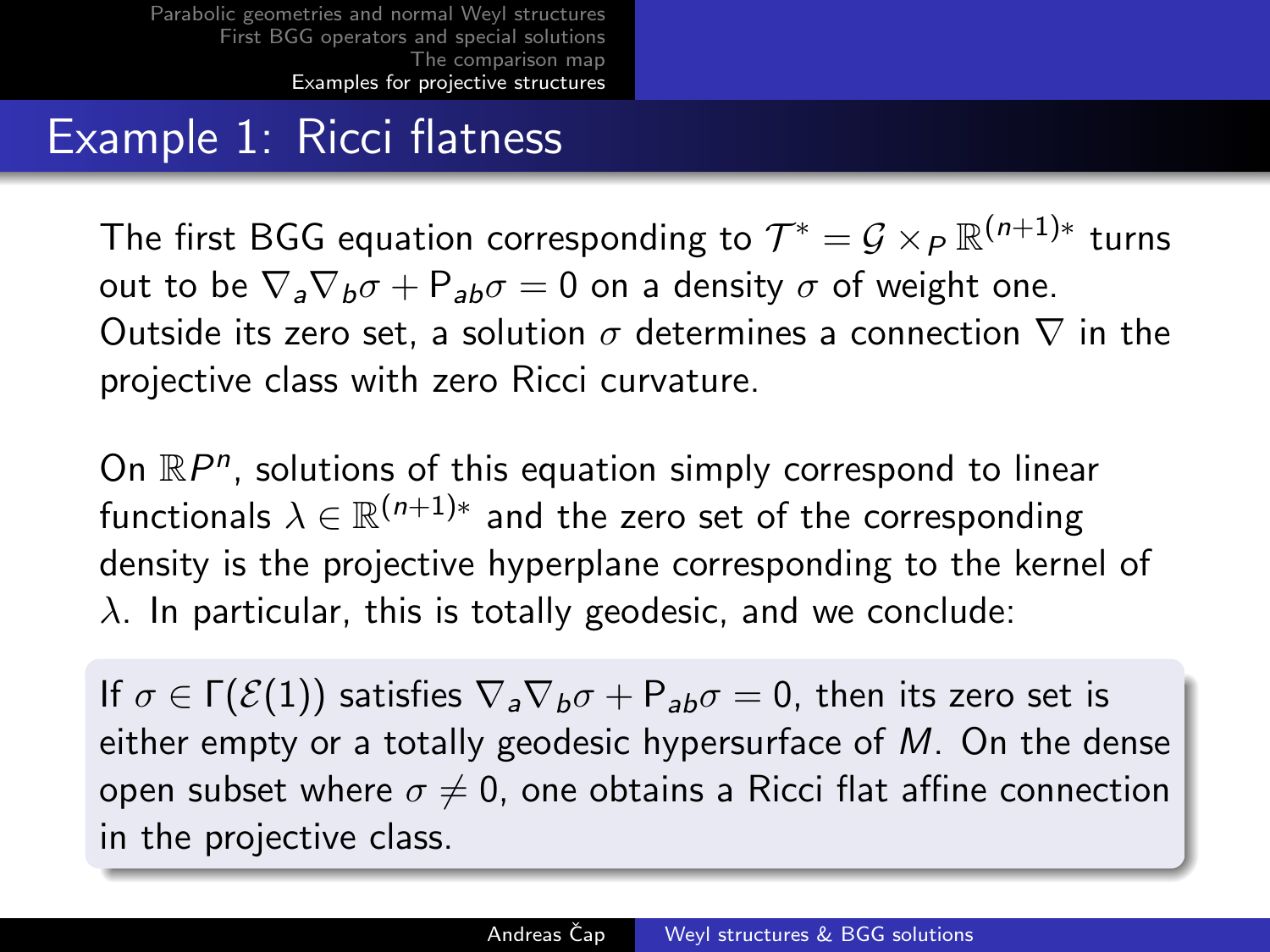## Example 2: Klein–Einstein structures

The first BGG equation corresponding to  $S^2\mathcal{T}^*$  is the equation

$$
\nabla_{(a}\nabla_b\nabla_{c)}\sigma + 4P_{(ab}\nabla_{c)}\sigma + 2(\nabla_{(a}P_{bc)})\sigma = 0
$$
 (\*)

on a density  $\sigma$  of weight two. Outside its zeros,  $\sigma$  determines a connection  $\nabla$  in the projective class such that  $\nabla_{a}P_{bc}=0$ . If  $P_{ab}$  is non–degenerate, it defines a pseudo–Riemannian metric, for which  $\nabla$  is the Levi–Civita connection and which is automatically Einstein. If M is compact, the closure of such a set can thus be viewed as a compactification of an Einstein manifold.

On  $\mathbb{R}P^n$ , solutions correspond to symmetric bilinear forms on  $\mathbb{R}^{n+1}$ and in the non–degenerate case, the zero set of the corresponding density is a quadric in  $\mathbb{R}P^n$ , which canonically inherits a conformal structure. Outside the zero set,  $P_{ab}$  is non–degenerate and connected components of this open subset are geodesically complete. Thus we obtain: